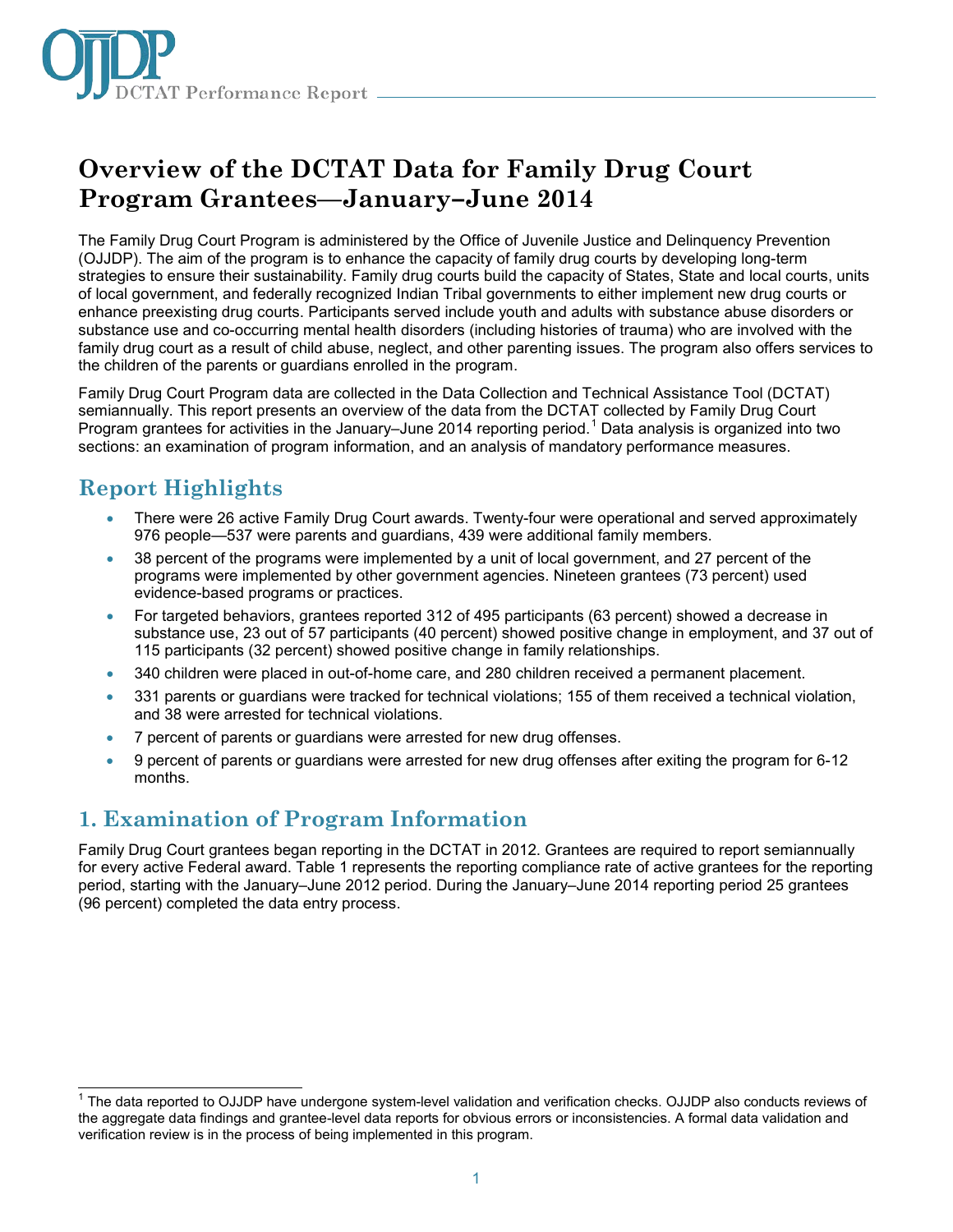|                              | <b>Status</b>      |             |                 |              |
|------------------------------|--------------------|-------------|-----------------|--------------|
| <b>Data Reporting Period</b> | <b>Not Started</b> | In Progress | <b>Complete</b> | <b>Total</b> |
| January-June 2012            |                    |             |                 | 19           |
| July-December 2012           |                    | 0           | 23              | 23           |
| January-June 2013            | 3                  | 0           | 20              | 23           |
| July-December 2013           | 3                  | 0           | 27              | 30           |
| January-June 2014            |                    | 0           | $25^2$          | 26           |
| Total                        |                    |             | 111             | 120          |

### **Table 1. Status of Family Drug Court Program Reporting by Period: January 2012–June 2014**

Across all reporting periods, Family Drug Court grantees have an average reporting compliance rate of 93 percent. Figure 1 provides the percentage breakdown for each reporting period.



### *I. Demographic*

Table 2 presents aggregate demographic data for January 2013 to June 2014. More specifically, the numbers in Table 2 represent the population actually served by Family Drug Court Program grantees during their project period. Targeted services include any services or approaches specifically designed to meet the needs of the population (e.g., gender specific, culturally based, developmentally appropriate).

The target population is only required to be reported once in the DCTAT. However, grantees may update their target population to best fit their program during the life of the award. Due to the nature of the reporting requirement, the target population number is steady throughout each reporting period. The slight variation in numbers between each reporting period is due to the number of active or inactive Federal awards during the reporting period.

<span id="page-1-0"></span> $\overline{a}$  $2$  One reported "not operational"—no activity occurred during the reporting period.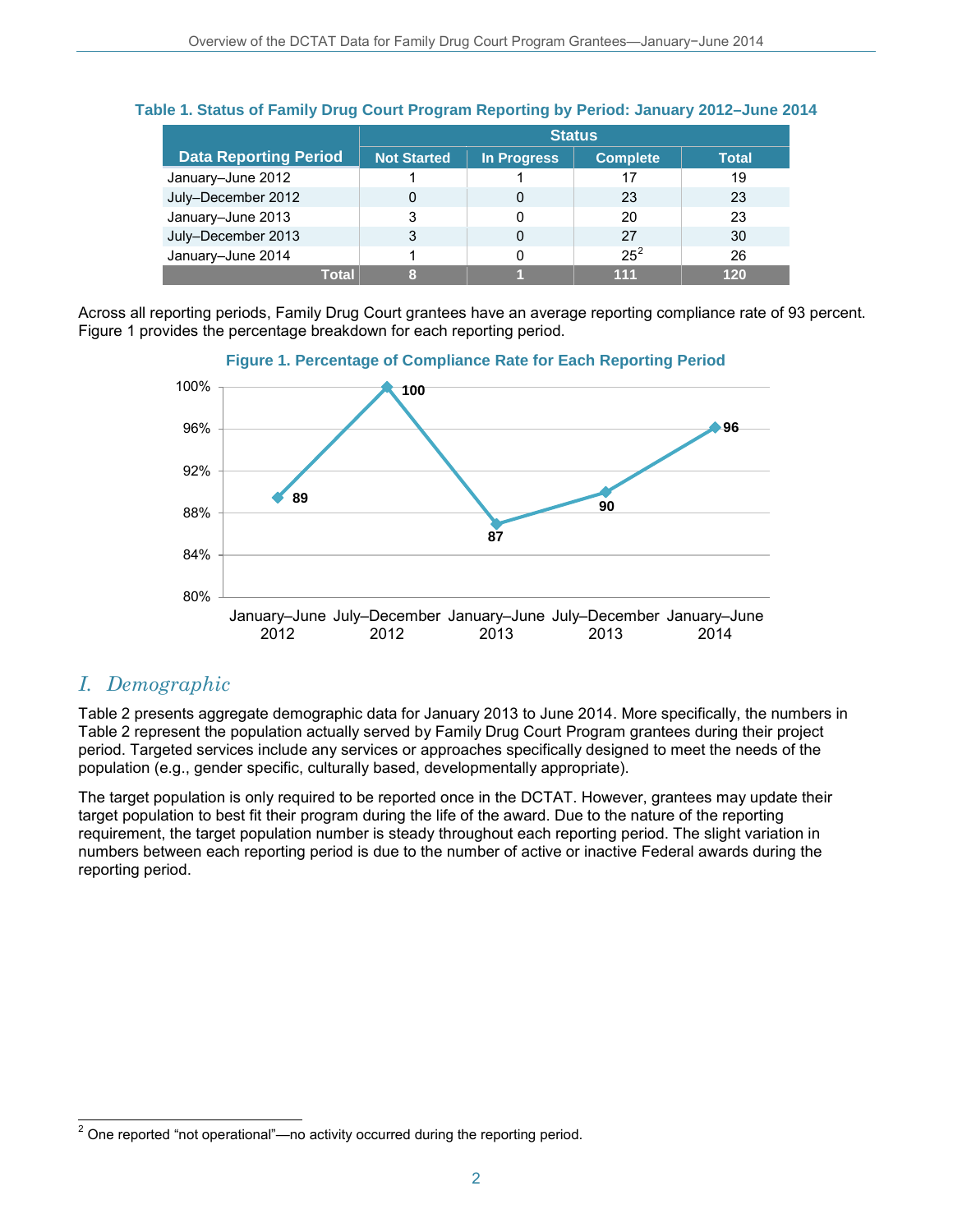|                                               | <b>Grantees Serving Group During Project Period</b> |                    |                   |
|-----------------------------------------------|-----------------------------------------------------|--------------------|-------------------|
| <b>Population</b>                             | January-June 2013                                   | July-December 2013 | January-June 2014 |
| <b>Race/Ethnicity</b>                         |                                                     |                    |                   |
| American Indian/Alaska Native                 | 11                                                  | 14                 | 14                |
| Asian                                         | $\overline{2}$                                      | 3                  | $\overline{2}$    |
| <b>Black/African American</b>                 | 11                                                  | 15                 | 12                |
| Hispanic or Latino (of Any Race)              | 12                                                  | 16                 | 16                |
| Native Hawaiian and Other Pacific<br>Islander | 0                                                   | $\mathbf 1$        | 0                 |
| <b>Other Race</b>                             | 3                                                   | 6                  | 3                 |
| White/Caucasian                               | 18                                                  | 22                 | 19                |
| Youth Population Not Served Directly          | $\overline{2}$                                      | $\mathbf{1}$       | $\overline{2}$    |
| <b>Justice System Status</b>                  |                                                     |                    |                   |
| At-Risk Population (No Prior Offense)         | 11                                                  | 14                 | 11                |
| <b>First Time Offenders</b>                   | 13                                                  | 14                 | 12                |
| <b>Repeat Offenders</b>                       | 11                                                  | 14                 | 13                |
| Sex Offenders                                 | $\mathbf{1}$                                        | $\mathbf{1}$       | $\pmb{0}$         |
| <b>Status Offenders</b>                       | 3                                                   | 3                  | $\overline{4}$    |
| <b>Violent Offenders</b>                      | $\mathbf 0$                                         | $\mathbf 0$        | $\mathbf 0$       |
| Youth Population Not Served Directly          | 6                                                   | 6                  | $\overline{7}$    |
| Gender                                        |                                                     |                    |                   |
| Male                                          | 20                                                  | 24                 | 22                |
| Female                                        | 19                                                  | 23                 | 22                |
| Youth Population Not Served Directly          | 3                                                   | 3                  | 3                 |
| Age                                           |                                                     |                    |                   |
| $0 - 10$                                      | 10                                                  | 13                 | 12                |
| $11 - 18$                                     | 12                                                  | 15                 | 13                |
| Over 18                                       | 20                                                  | 24                 | 21                |
| Youth Population Not Served Directly          | 3                                                   | 3                  | 3                 |
| <b>Geographic Area</b>                        |                                                     |                    |                   |
| Rural                                         | 14                                                  | 15                 | 12                |
| Suburban                                      | $\overline{7}$                                      | 10                 | 8                 |
| Tribal                                        | 3                                                   | 3                  | 4                 |
| Urban                                         | 9                                                   | 13                 | 11                |
| Youth Population Not Served Directly          | $\overline{2}$                                      | $\overline{2}$     | $\overline{2}$    |
| <b>Other</b>                                  |                                                     |                    |                   |
| <b>Mental Health</b>                          | 17                                                  | 21                 | 20                |
| Substance Use                                 | 23                                                  | 27                 | 25                |
| Truant/Dropout                                | 4                                                   | 6                  | 5                 |

### **Table 2: Target Population: January 2013–June 2014**

### *II. Evidence-Based Programming and Funding Information*

Evidence-based programs and practices include program models that have been shown, through rigorous evaluation and replication, to be effective at preventing or reducing juvenile delinquency or related risk factors. Figure 2 shows that during January–June 2014, about 73 percent of grantees (n = 19) implemented \$9,835,335 in evidence-based programs and/or practices.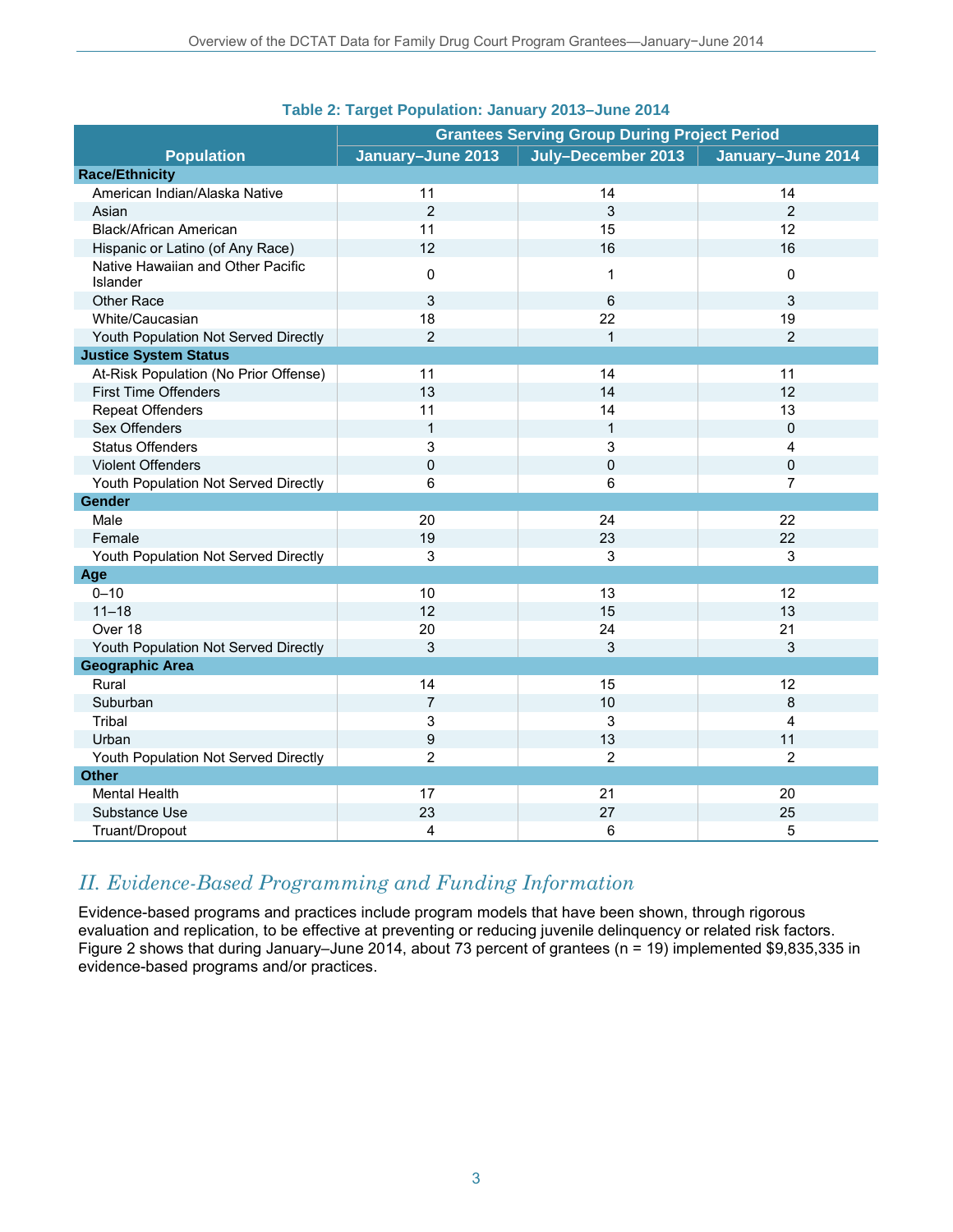

#### **Figure 2. Grantees Implementing Evidence-Based Programs and/or Practices: January–June 2014**

The number of grantees who reported implementing evidence-based programs has been steady throughout the five reporting periods. Figure 3 represents the breakdown of evidence-based and nonevidence-based programs for each reporting period.





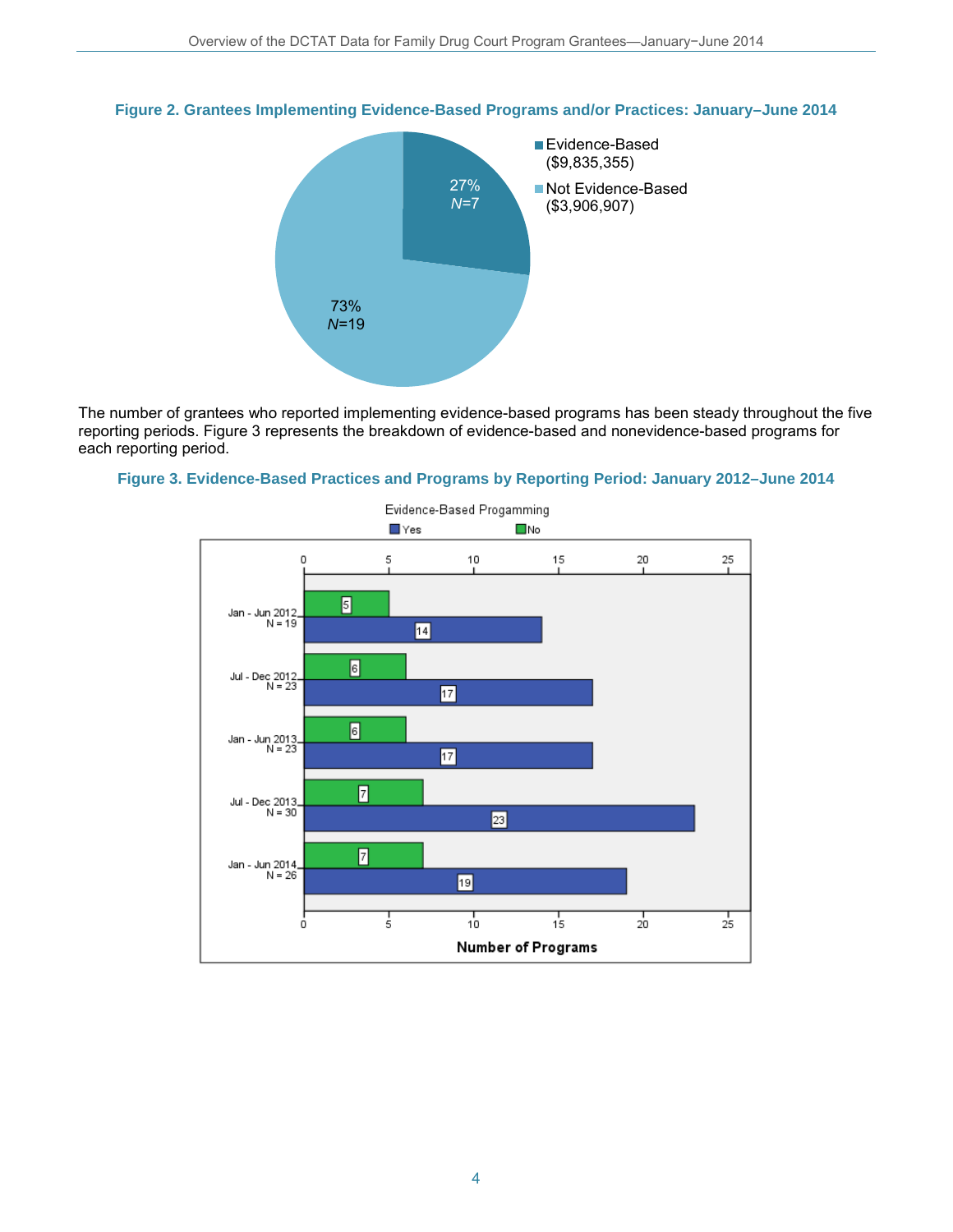In examining grant amounts by State, based on current and active Family Drug Court Program grants, Wisconsin received the most funds, followed by Oklahoma. Table 3 shows a comprehensive comparison of State award amounts.

| <b>Grantee State</b> | N              | <b>Grant Amount</b> |
|----------------------|----------------|---------------------|
| AL                   | 1              | \$550,000           |
| <b>AZ</b>            | 1              | 614,806             |
| CA                   | 1              | 349,962             |
| CO                   | 1              | 522,028             |
| DC                   | 1              | 550,000             |
| ID                   | 1              | 550,000             |
| IL.                  | 1              | 649,727             |
| <b>MD</b>            | 1              | 492,284             |
| MI                   | $\overline{2}$ | 1,163,513           |
| <b>MN</b>            | 1              | 333,244             |
| <b>MO</b>            | 1              | 324,965             |
| <b>MT</b>            | $\overline{c}$ | 1,074,549           |
| <b>NJ</b>            | 1              | 499,817             |
| <b>NV</b>            | 1              | 642,201             |
| OH                   | 2              | 830,046             |
| OK                   | $\overline{2}$ | 1,200,000           |
| RI                   | 1              | 550,000             |
| <b>TX</b>            | 1              | 550,000             |
| WA                   | $\overline{2}$ | 995,245             |
| WI                   | $\overline{2}$ | 1,299,875           |

#### **Table 3. Total Grant Amount by State (Dollars): January–June 2014**

## *III. Implementing Organization Type*

Analysis of implementing agencies by type for this period revealed that the largest percentage-38 percent- of the programs were instituted by a unit of local government (*n* = 10). Other government agencies was next, instituting 27 percent  $(n = 7)$  of the programs (Figure 4).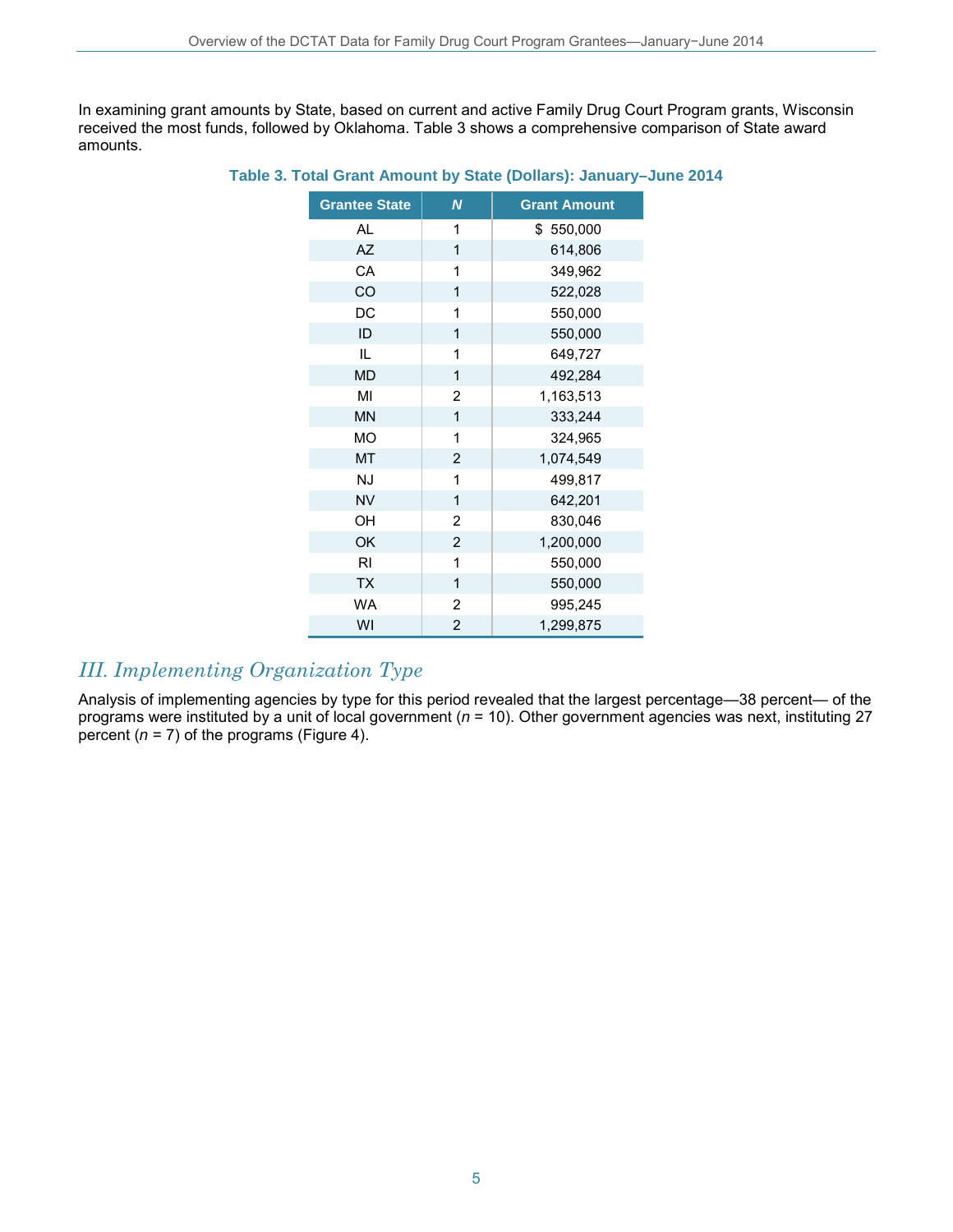



#### Type of Implementing Organization

### **2. Analysis of Program Measures**

During the January–June 2014 reporting period, 537 parents and/or guardians were served by various programs funded by the Family Drug Court Program grant; 194 were new admissions (Figure 5). In addition, 439 additional family members were served.

#### **Figure 5. Number of Parents/Guardians Served per Reporting Period: January 2012–June 2014**

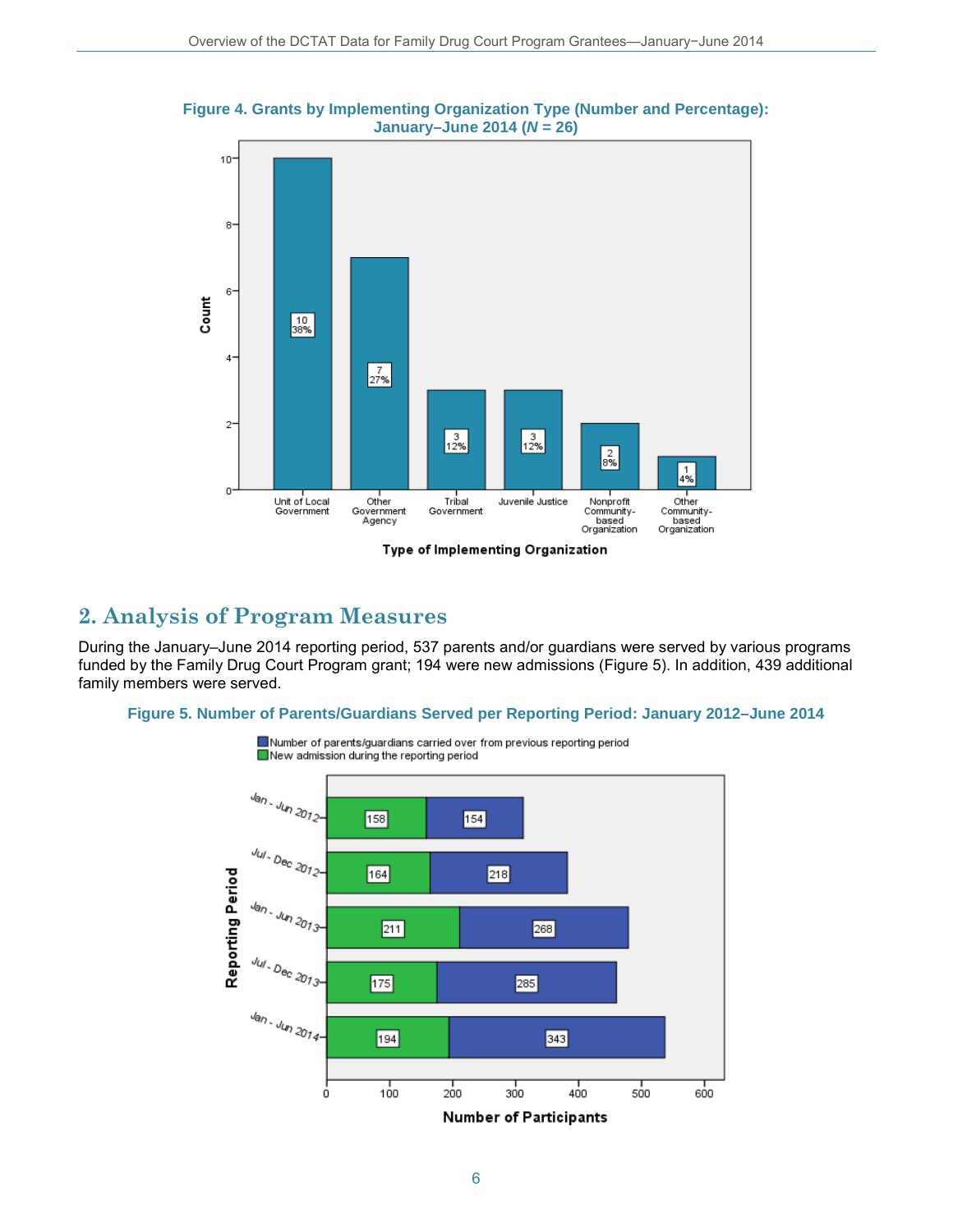There were 162 enrolled parents and guardians who exited the court during the January–June 2014 reporting period. Of that group, 53 successfully exited the court, meaning they completed all requirements (Figure 6). On average, 44 parents and guardians exited the court successfully each reporting cycle since the January–June 2012 reporting period.





Total number of enrolled parents and guardians who exited the court during the reporting<br>period (either successfully or unsuccessfully) , Number of enrolled parents and guardians who exited the court having completed all<br>requirements (successfully exited)

Data are collected to determine the number of parents or guardians who demonstrate a positive change for a targeted behavior in each reporting period. Table 4 lists short-term percentages for the specified target behavior during January–June 2014. Fifty-four percent of parents or guardians served by the program exhibited a desired short-term change in those target behaviors.

| <b>Target Behavior</b>      | <b>Parents/Guardians</b><br><b>Receiving Services</b><br>for Target Behavior | <b>Parents/Guardians</b><br>with Noted<br><b>Behavioral Change</b> | <b>Percentage of Parents/</b><br><b>Guardians with Noted</b><br><b>Behavioral Change (%)</b> |
|-----------------------------|------------------------------------------------------------------------------|--------------------------------------------------------------------|----------------------------------------------------------------------------------------------|
| Substance Use               | 495                                                                          | 312                                                                | 63%                                                                                          |
| Social Competence           | 46                                                                           | 12                                                                 | 26%                                                                                          |
| Job Skills*                 | $\overline{2}$                                                               | 0                                                                  | $0\%$                                                                                        |
| <b>Employment Status</b>    | 57                                                                           | 23                                                                 | 40%                                                                                          |
| <b>Family Relationships</b> | 115                                                                          | 37                                                                 | 32%                                                                                          |
| <b>Total</b>                | 715                                                                          | 384                                                                | 54%                                                                                          |

| Table 4. Short-Term Performance Data on Target Behaviors of Parents/Guardians: January–June 2014 |  |  |  |
|--------------------------------------------------------------------------------------------------|--|--|--|
|--------------------------------------------------------------------------------------------------|--|--|--|

\* Only one grantee reported Job Skills during the reporting period

The Family Drug Court Program serves not only parents and family members but also the children of the families involved in the court system. Table 5 presents performance data for children served by the Family Drug Court Program during the reporting period. In January–June 2014, 340 children were placed in out-of-home care and 280 were in permanent placement. On average, children remain in out-of-home care for 160 days. A total of 116 children were reunited with their families after being removed from the home and given temporary placement, and parental rights were terminated for 9 parents or guardians.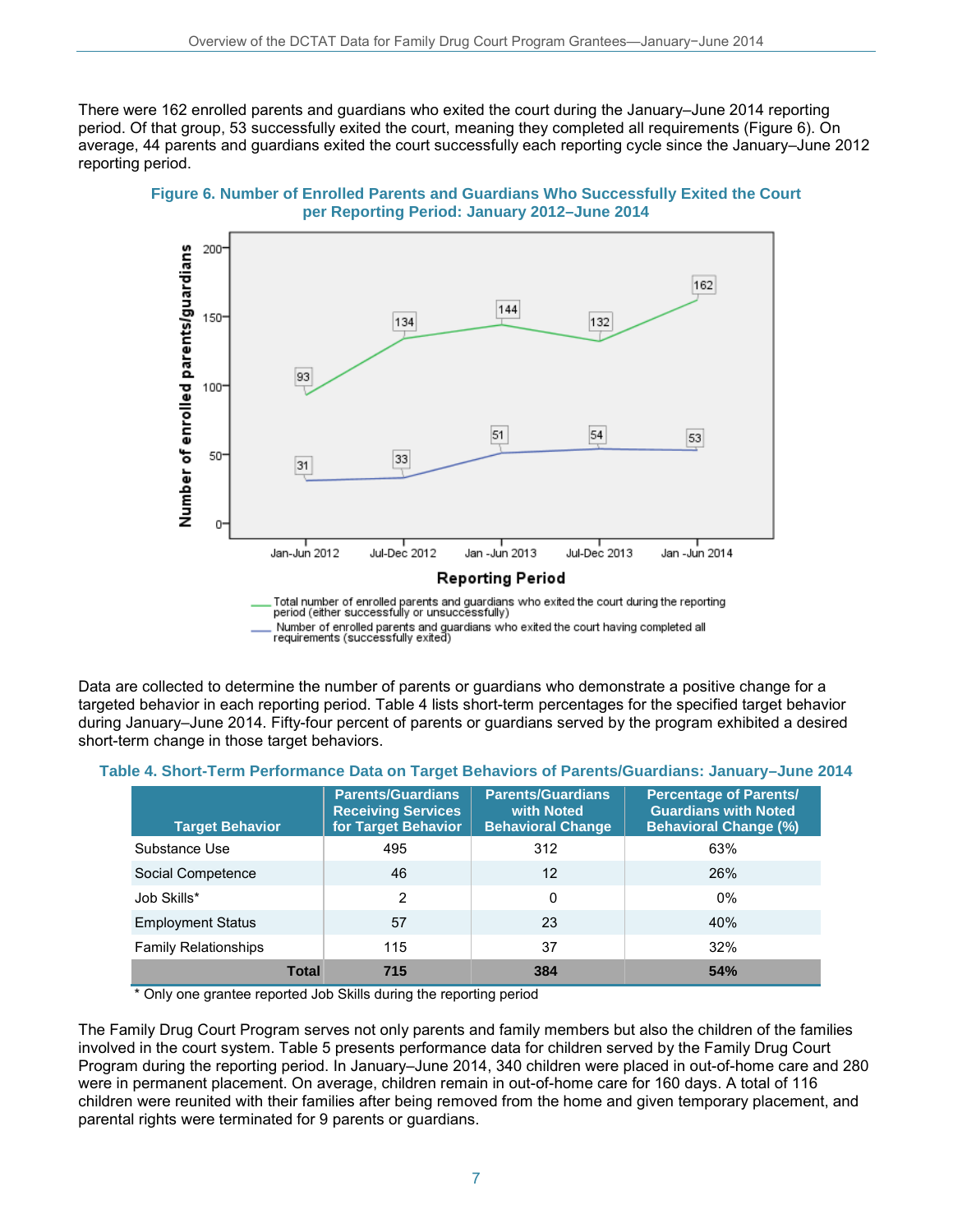#### **Table 5. Performance Measures Reflecting Children's Condition While Parents or Guardians Are in Family Drug Court Programs: January–June 2014**

| <b>Performance Measure</b>                                                               | <b>Number</b> | Percentage (%) |
|------------------------------------------------------------------------------------------|---------------|----------------|
| Children placed in out-of-home care                                                      | 340           | 45%            |
| Average length of stay for children in out-of-home care                                  | 160 days      | N/A            |
| Children reunited after being removed from the home and<br>placed in temporary placement | 116           | 46%            |
| Parents or guardians whose parental rights were terminated                               | 9             | 2%             |
| Children in permanent placement                                                          | 280           | N/A            |

Parents or guardians served by the Family Drug Court Program received substance use counseling/services, mental health services, housing services, and other types of services. In January–June 2014, 399 parents or guardians were enrolled in substance use counseling/services. Figure 7 illustrates the types and number of other programs in which parents or guardians enrolled. During the reporting period, the average length of program stay for enrolled parents or guardians was 222 days.



**Figure 7. Parents or Guardians Enrolled in Provided Services: January–June 2014**

**Types of Services Provided to Enrolled Parents or Guardians** 

Table 6 shows data that indicate the number of parents assessed as needing the specified services and those who actually enrolled in the services provided. The number of assessments conducted compared with the actual enrollment in the provided services could differ within the reporting cycle. People may have been assessed in a prior reporting period, and actual enrollment could be delayed into a future reporting period. In addition, family drug court programs also accept referrals for participants who have been assessed from another agency. These two factors contribute to the variation in the number of participants assessed as needing various services compared with the number enrolled.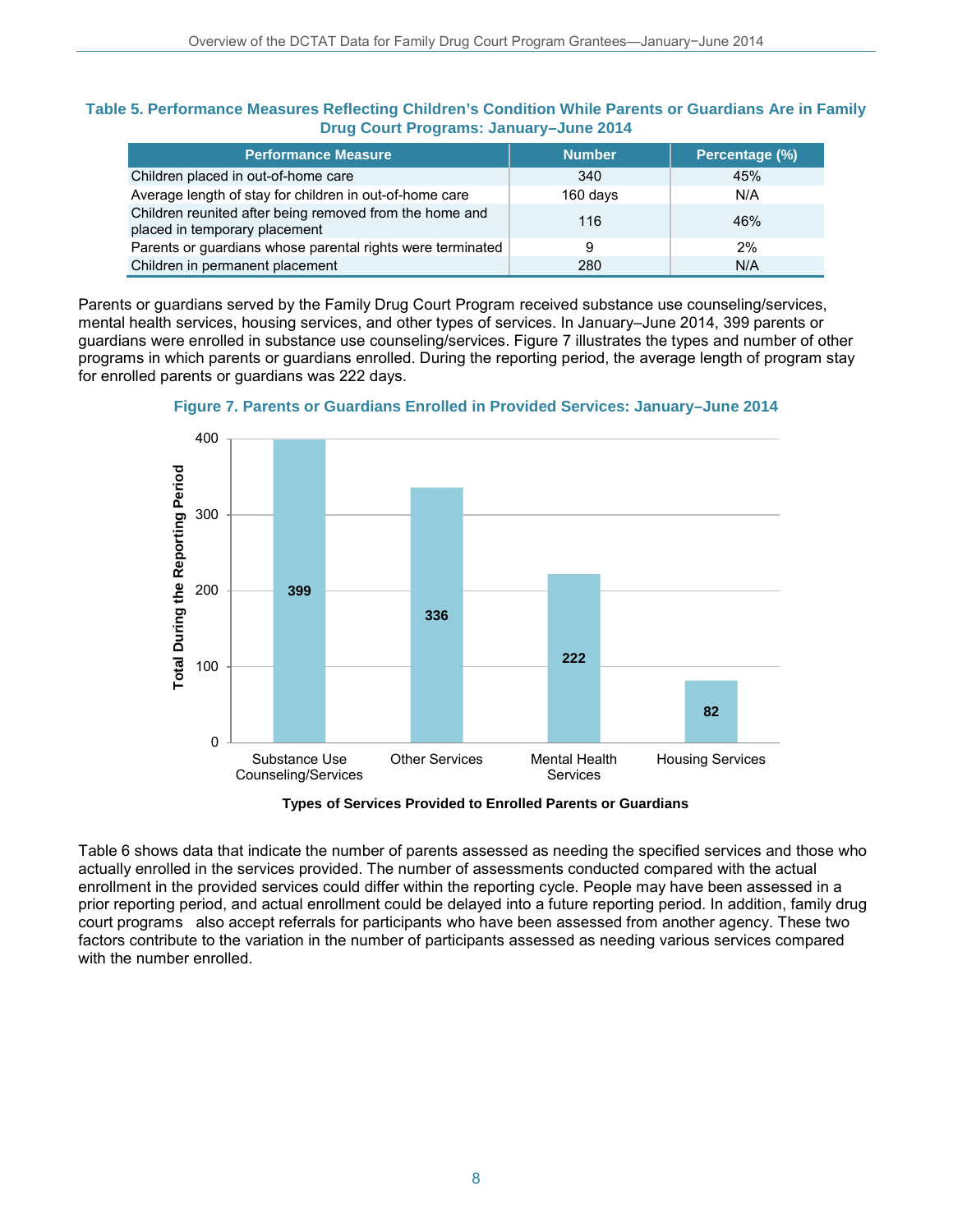| Table 6. Services Provided to Enrolled Parents or Guardians: January-June 2014                |               |  |
|-----------------------------------------------------------------------------------------------|---------------|--|
| <b>Services Provided to Enrolled Parents or Guardians</b>                                     | <b>Number</b> |  |
| Enrolled parents or quardians assessed as needing <b>substance use</b><br>counseling/services | 393           |  |
| Enrolled parents or guardians enrolled in substance use counseling/services                   | 399           |  |
| Enrolled parents or quardians assessed as needing mental health services                      | 224           |  |
| Enrolled parents or quardians enrolled in mental health services                              | 222           |  |
| Enrolled parents or quardians assessed as needing <b>housing services</b>                     | 168           |  |
| Enrolled parents or guardians who successfully found housing                                  | 82            |  |
| Enrolled parents or quardians assessed as needing other services                              | 250           |  |
| Enrolled parents or quardians enrolled in other services                                      | 336           |  |

Additional family members served by the Family Drug Court Program received substance use counseling/services, mental health services, housing services, and other types of services. In January–June 2014, the largest number of additional family members were enrolled in other types of services (*n* = 189), followed by mental health services (*n* = 121). Figure 8 illustrates the number of other programs in which additional family members are enrolled.



**Figure 8. Additional Family Members Enrolled in Provided Services: January–June 2014**

**Types of Services Provided to Additional Family Members** 

Table 7 presents data that indicate the number of additional family members assessed as needing the specified services and those who actually enrolled in the services provided.

#### **Table 7. Services Provided to Additional Family Members: January–June 2014**

| <b>Services Provided to Additional Family Members</b>                              | <b>Number</b> |
|------------------------------------------------------------------------------------|---------------|
| Additional family members assessed as needing substance use<br>counseling/services | 17            |
| Additional family members enrolled in substance use counseling/services            | 19            |
| Additional family members assessed as needing mental health services               | 86            |
| Additional family members enrolled in mental health services                       | 121           |
| Additional family members assessed as needing housing services                     | 33            |
| Additional family members who successfully found housing                           | 30            |
| Additional family members assessed as needing other services                       | 178           |
| Additional family members enrolled in other services                               | 189           |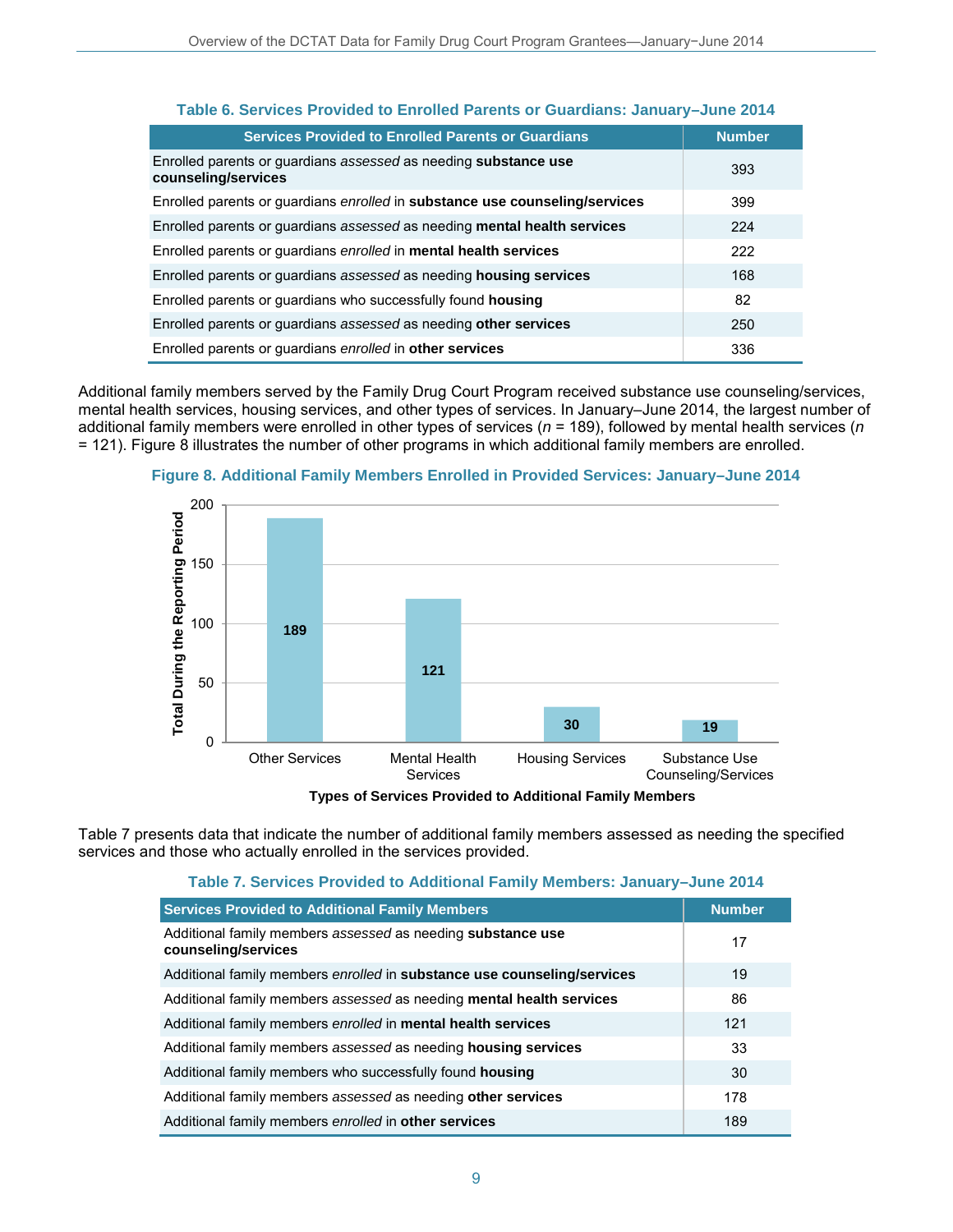Technical violation data were tracked and reported for parents or guardians enrolled in the program. As shown in Table 8, 331 parents or guardians were tracked for technical violations in January–June 2014. Of those, 155 had a technical violation, and 38 were arrested for a new technical violation.

**Table 8. Technical Violation Measures: January–June 2014**

| <b>Performance Measure</b>                                           | <b>Number</b>                  |
|----------------------------------------------------------------------|--------------------------------|
| Enrolled parents or guardians arrested for a new technical violation | 38                             |
| Enrolled parents or guardians with a technical violation             | 155                            |
| Enrolled parents or quardians tracked for technical violations       | 331                            |
| Percentage of arrests for technical violations                       | (38/331)<br>Percentage = $11%$ |
| Percentage of technical violations                                   | $(155/331)$ Percentage = 47%   |

Drug offenses were tracked over the short term<sup>[3](#page-9-0)</sup> and long term<sup>[4](#page-9-1)</sup>, and data were reported for those parents or guardians enrolled in the program who had drug offenses. In January–June 2014, 292 enrolled parents or guardians were tracked for drug offenses (Table 9). Of those, only 20 were arrested for a new drug offense.

### **Table 9. Short-Term Performance Data on Drug Offenses: January–June 2014**

| <b>Performance Measure</b>                                        | <b>Number</b> |
|-------------------------------------------------------------------|---------------|
| Enrolled parents or guardians arrested for a new drug offense     | 20            |
| Enrolled parents or guardians tracked for drug offenses           | 292           |
| Percentage of parents or guardians arrested for new drug offenses | 7%            |

Figure 9 provides a breakdown of the number of parents or guardians who were arrested for a new drug offense since January 2012. A review of the data demonstrates that the number of arrests remained low throughout the reporting periods.





<span id="page-9-0"></span><sup>3</sup> Number of parents/guardians tracked during the reporting period

<span id="page-9-1"></span> $4$  Number of parents/guardians tracked 6-12 months after exiting the program